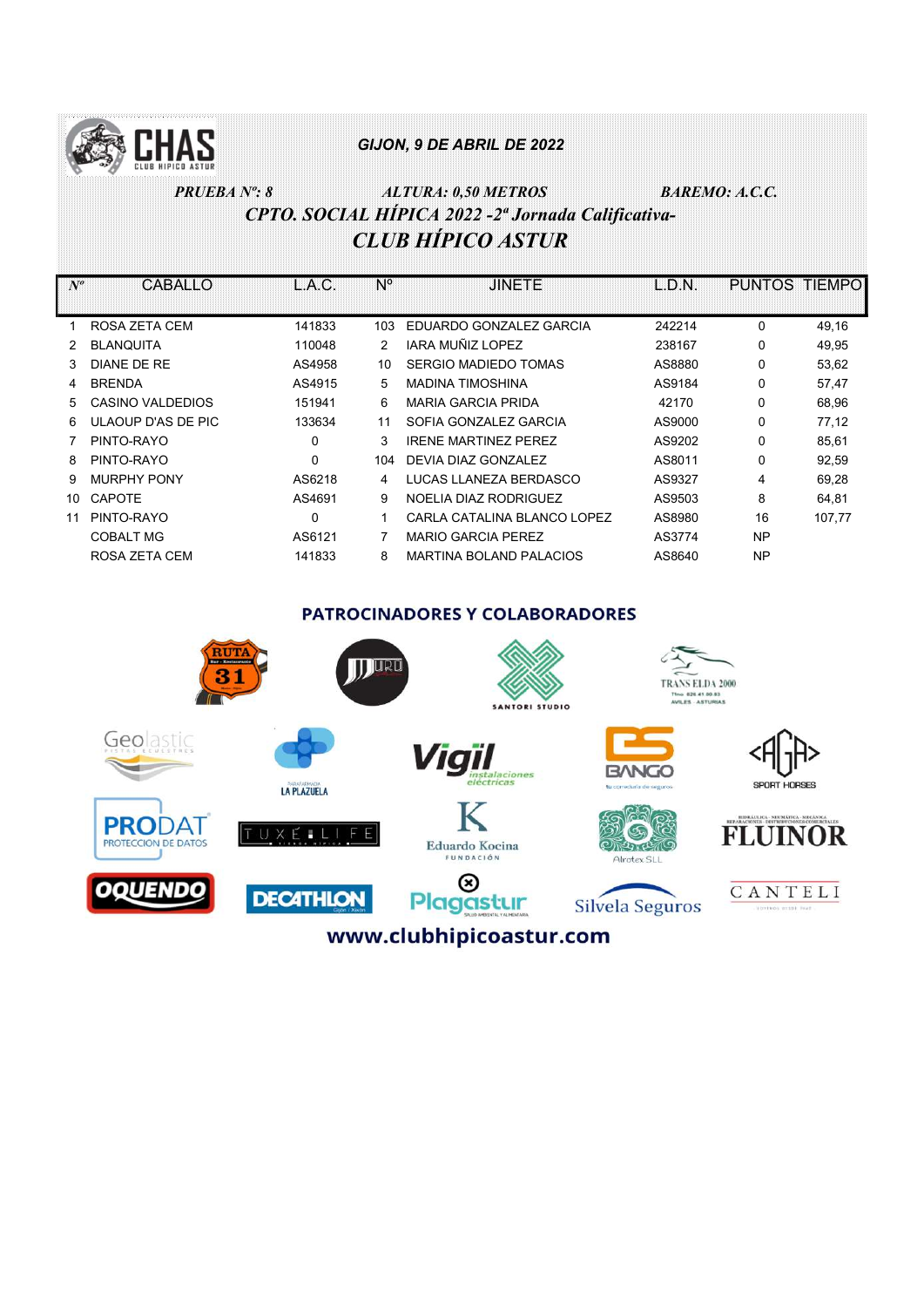

# PRUEBA Nº: 9 ALTURA: 0,70 METROS BAREMO: A.C.C. CPTO. SOCIAL HÍPICA 2022 -2ª Jornada Calificativa-CLUB HÍPICO ASTUR

| $N^o$ | <b>CABALLO</b>             | L.A.C. | N°                | <b>JINETE</b>                    | L.D.N. | <b>PUNTOS TIEMPO</b> |       |
|-------|----------------------------|--------|-------------------|----------------------------------|--------|----------------------|-------|
|       |                            |        |                   |                                  |        |                      |       |
|       | <b>BRENDA</b>              | AS4915 | $12 \overline{ }$ | ANDREA FREIJE MORAL              | AS6890 | 0                    | 54,78 |
|       | <b>GUREÑU</b>              | 45272  | 13                | ARIADNA GONZALEZ RODRIGUEZ       | AS8281 | 0                    | 61,80 |
| 3     | <b>PICASO</b>              | 90205  | 16                | <b>CARMEN GARCIA ARTIME</b>      | 236094 | 0                    | 62,66 |
| 4     | <b>BRENDA</b>              | AS4915 | 106               | SOFIA DOMINGUEZ-GIL DIAZ         | AS6160 | 0                    | 64,26 |
| 5     | <b>BRENDA</b>              | AS4915 | 24                | NORA PRADO CASARES               | AS7967 | 0                    | 67,41 |
| 6     | DIANE DE RE                | AS4958 | 20                | LAURA ALVAREZ FERNANDEZ          | AS5056 | 0                    | 69,77 |
|       | CHARLY DE LAMADRID         | AS4507 | 15                | <b>CARMEN GARCIA ARTIME</b>      | 236094 | 0                    | 76,49 |
| 8     | <b>DIANE DE RE</b>         | AS4958 | 50                | ALICIA SUAREZ FERNANDEZ          | 209564 | 0                    | 79,59 |
| 9     | <b>LEONIDAS MQ</b>         | AS6250 | 21                | <b>LAURA FERNANDEZ FERNANDEZ</b> | AS7705 | 0                    | 85,09 |
| 10    | KILAHUEA DE CAPELLAN       | 150437 | 26                | GUILLERMO GONZALEZ ALONSO        | 220538 | 0                    | 85,75 |
| 11    | DAMASCO DEL HONTANAR       | AS6109 | 105               | PEDRO ROBLEDO MELENDRERAS        | AS9981 | 0                    | 91,03 |
| 12    | PINTU-PORTILLA             | 0      | 22                | LEA MONTERUBIO DUBOIS            | AS7716 | 2                    | 97,06 |
| 13    | <b>MURPHY PONY</b>         | AS6218 | 25                | PAULA RIESGO BARREDO             | AS5525 | 4                    | 56,13 |
| 14    | <b>MARON DA XEIRA</b>      | AS6249 | 23                | LUCIA ANTOLIN BLANCO             | AS6109 | 4                    | 69,68 |
| 15    | QUANTITO                   | 152324 | 14                | CARLOS MUÑIZ GONZALEZ            | 18872  | 4                    | 71,99 |
| 16    | <b>BLOWIN' IN THE WIND</b> | AS6018 | 17                | DAVID FREIRE GONZÁLEZ            | AS8500 | 4                    | 90,33 |
|       | <b>FETICHE MLM</b>         | AS4803 | 28                | DAYRON ALVAREZ RAMOS             | AS8509 | <b>ELIMINADO</b>     |       |
| FP    | <b>BLANQUITA</b>           | 110048 | 18                | IARA MUÑIZ LOPEZ                 | 238167 | 0                    | 64,28 |
|       | COOPER DC                  | 150449 | 19                | <b>IGOR MAESTRE ARMADA</b>       | 37766  | <b>NP</b>            |       |

## **PATROCINADORES Y COLABORADORES**

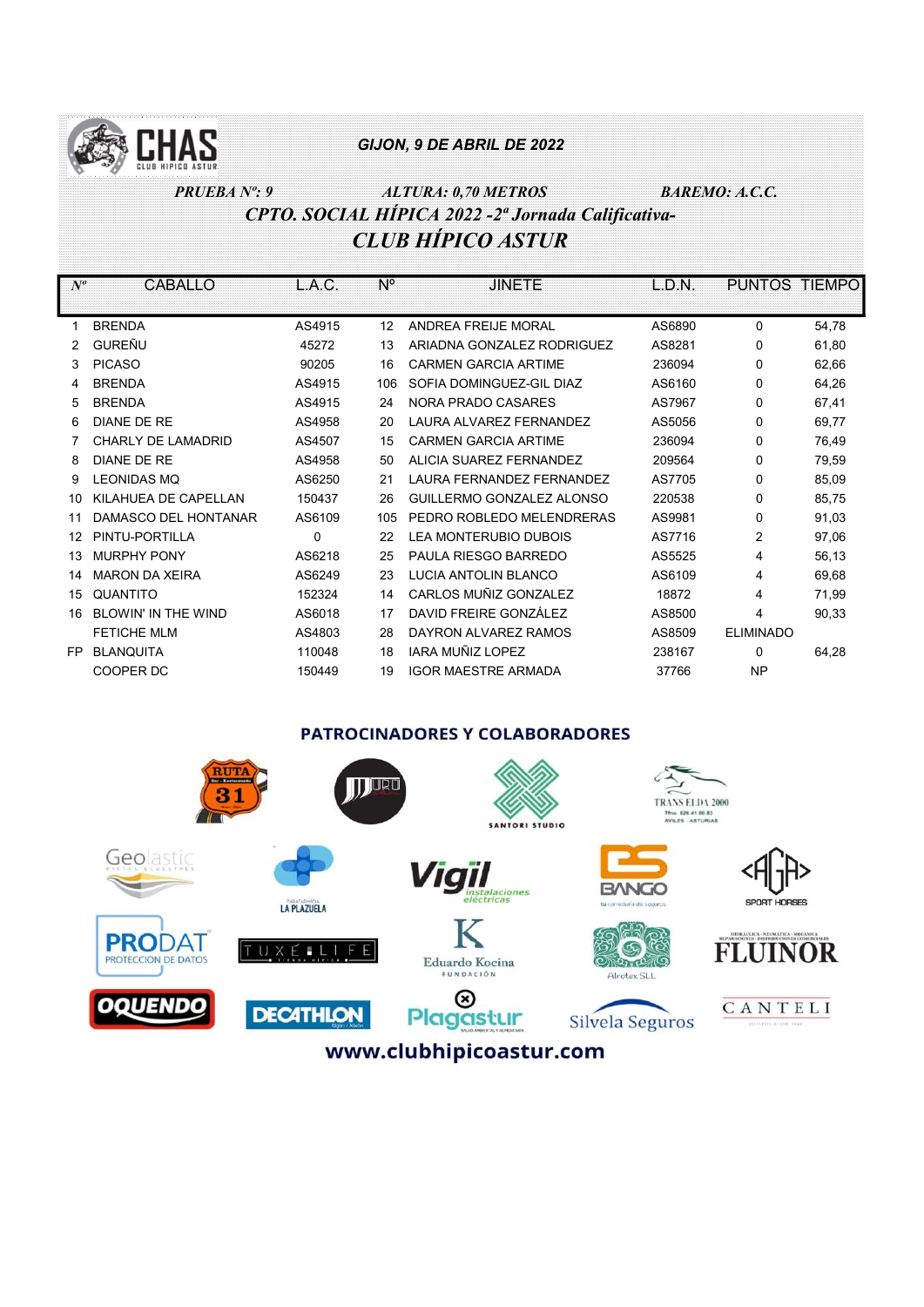

# PRUEBA Nº: 10 ALTURA: 0,90 METROS BAREMO: A.C.C. CPTO. SOCIAL HÍPICA 2022 -2ª Jornada Calificativa-CLUB HÍPICO ASTUR

| $N^o$           | CABALLO                       | L.A.C.      | N°  | <b>JINETE</b>                      | L.D.N.   | <b>PUNTOS</b>    | <b>TIEMPO</b> |
|-----------------|-------------------------------|-------------|-----|------------------------------------|----------|------------------|---------------|
|                 |                               |             |     |                                    |          |                  |               |
|                 | <b>CALIPSO</b>                | 147706      | 35  | NEREA GARCÍA Mª DE LA CONCEPCIÓN   | 273949   | $\Omega$         | 61,67         |
|                 | <b>FEROE D'OLMAS</b>          | 148673      | 32  | <b>IXABELLA GONZALEZ XIE</b>       | 272155   | $\Omega$         | 66,72         |
| 3               | <b>DOLLAR MARQ</b>            | $\mathbf 0$ | 96  | <b>JUAN PALAT AMIGO</b>            | $\Omega$ | $\Omega$         | 77,74         |
|                 | LITTLE CHAP S                 | 136718      | 34  | MICAELA ALVAREZ GUTIERREZ          | 256359   | $\Omega$         | 79,35         |
| 5               | <b>URBAN DU MARALY</b>        | 143376      | 30  | <b>IRENE SOTO GARCIA</b>           | 238169   | 0                | 81,87         |
| 6.              | <b>MADAME</b>                 | 0           | 29  | FIDEL DAVILA GARCIA                | 13671    | $\Omega$         | 81,92         |
|                 | <b>GLORIOUS VAGABOND COC(</b> | 151203      | 33  | LETIZIA GARCÍA Mª DE LA CONCEPCIÓN | 273947   | 0                | 86,77         |
| 8               | EL ESTUDIANTE                 | 123874      | 27  | ALEJANDA PEREZ ARIAS               | 204750   | 4                | 56,71         |
| 9               | COOPER DC                     | 150449      | 19  | <b>IGOR MAESTRE ARMADA</b>         | 37766    | 4                | 85,90         |
| 10 <sup>1</sup> | <b>MISTIKA</b>                | AS5012      | 31  | <b>ISEL MALDONADO ALVAREZ</b>      | AS8234   | 6                | 97,53         |
|                 | <b>VEGA ASTUR</b>             | AS4914      | 107 | AITANA MOLINA PALACIO              | AS7562   | <b>ELIMINADO</b> |               |
|                 | <b>PICASO</b>                 | 90205       | 16  | <b>CARMEN GARCIA ARTIME</b>        | 236094   | $\Omega$         | 64,93         |
|                 | DAMASCO DEL HONTANAR          | AS6109      | 105 | PEDRO ROBLEDO MELENDRERAS          | AS9981   | 4                | 75,51         |
|                 | <b>FETICHE MLM</b>            | AS4803      | 28  | DAYRON ALVAREZ RAMOS               | AS8509   | 4                | 87,90         |
|                 | QUANTITO                      | 152324      | 14  | CARLOS MUÑIZ GONZALEZ              | 18872    | 12               | 78,80         |
|                 | KILAHUEA DE CAPELLAN          | 150437      | 26  | GUILLERMO GONZALEZ ALONSO          | 220538   | <b>NP</b>        |               |

#### **PATROCINADORES Y COLABORADORES**

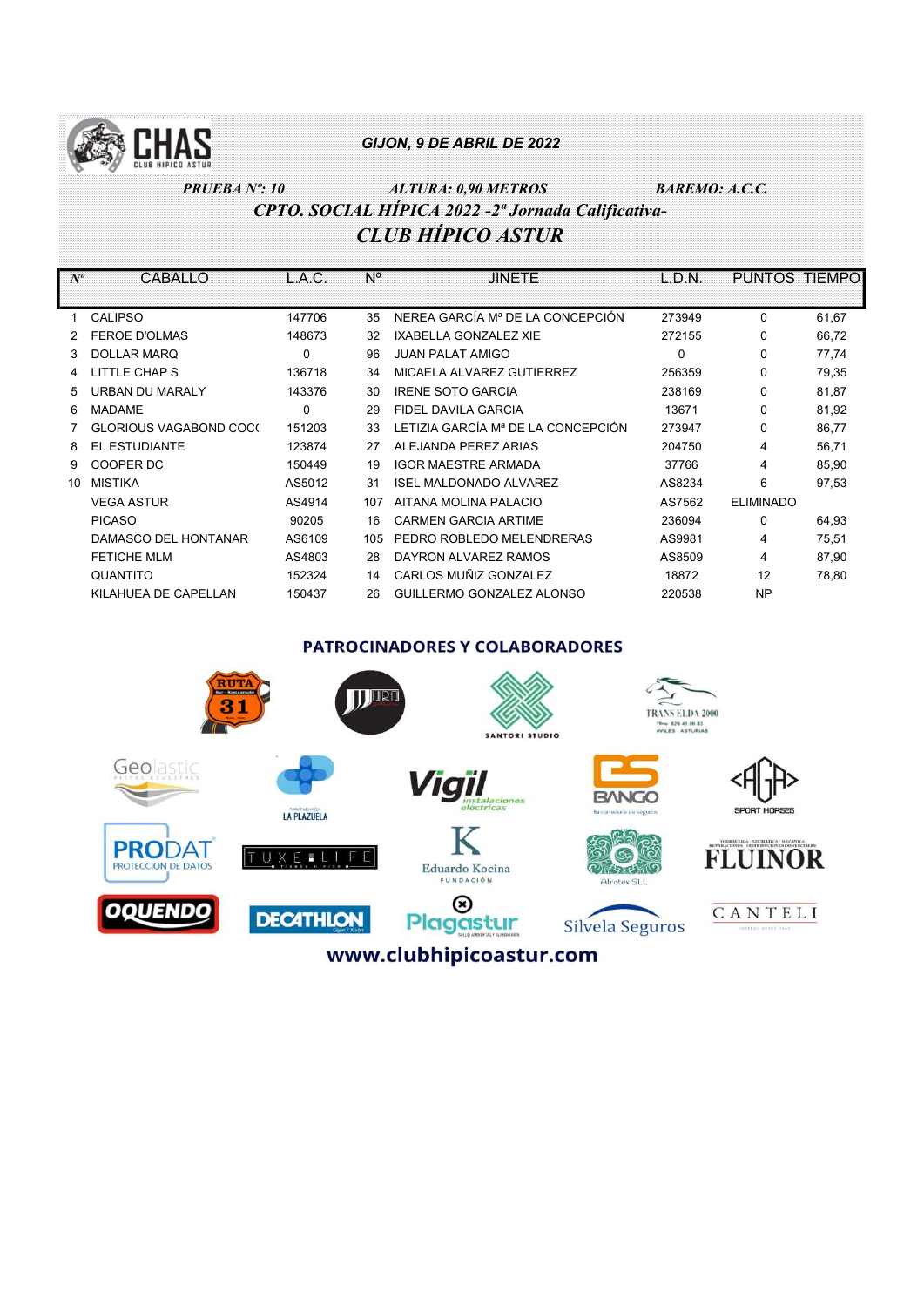

# PRUEBA Nº: 11  $ALTURA: 1,00 METRO$  BAREMO: CAZA CPTO. SOCIAL HÍPICA 2022 -2ª Jornada Calificativa-CLUB HÍPICO ASTUR

| $N^o$ | CABALLO                      | L.A.C.   | N°  | <b>JINETE</b>                 | L.D.N. | PUNTOS TIEMPO |
|-------|------------------------------|----------|-----|-------------------------------|--------|---------------|
| 1     | CRAZY STAR DES ÁNGES         | 138518   | 45  | <b>LEO VEGA FERNANDEZ</b>     | 295370 | 63,66         |
| 2     | <b>KARIM</b>                 | 81175    | 37  | CLAUDIA GARCÍA GARCÍA         | 161219 | 71,96         |
| 3.    | <b>GOLD DU MARAIS</b>        | 148331   | 36  | <b>ANTIA LASTRA ARES</b>      | 240098 | 77,03         |
|       | <b>AGR TOULALAN</b>          | 117458   | 38  | DIEGO FERNANDEZ RODRIGUEZ     | 222962 | 79,25         |
| 5     | <b>MADRID DE VILLAFRANCA</b> | 82868    | 108 | SILVIA DEL BUSTO MUÑIZ        | 237935 | 81,39         |
| 6     | REVOLTOSA DE ESPINAREU       | 145677   | 49  | ROCÍO SILVERA HINOJOSA        | 212259 | 81,50         |
|       | CHICAGO VAN DE BLEUKHOI      | 150112   | 43  | <b>IGOR MAESTRE ARMADA</b>    | 37766  | 82,24         |
| 8     | <b>NATUREL Z</b>             | 143278   | 48  | MARÍA CANGA GONZALEZ          | 805    | 84,34         |
| 9     | NAHAR Z                      | 134410   | 95  | LAURA GONZALEZ BUSTO          | 235960 | 84,42         |
| 10    | ALL IN                       | $\Omega$ | 40  | FIDEL DAVILA GARCIA           | 13671  | 84,87         |
|       | QUERQUS DE OLID              | 150606   | 39  | ELSA VALLEJO JORRIN           | AS7563 | 84,93         |
| 12    | <b>LEGENDARIO</b>            | 149600   | 44  | <b>JAVIER GUTIERREZ RILO</b>  | 71093  | 85,86         |
| 13    | LUZ DE GOZON                 | 150881   | 46  | I FONARDO MEDAL GARCIA        | 1211   | 88,65         |
| 14    | EMERGO 111 ST Z              | 150562   | 42  | <b>IGNACIO GARCIA GARRIDO</b> | 231302 | 96,93         |
| FP    | URBAN DU MARALY              | 143376   | 30  | <b>IRENE SOTO GARCIA</b>      | 238169 | 75,85         |
| FP    | <b>MADAME</b>                | $\Omega$ | 41  | FIDEL DAVILA GARCIA           | 13671  | 84,87         |
|       | ETOILE DU BONDET             | 149263   | 47  | MAR PÉREZ FERNÁNDEZ           | 240100 | <b>NP</b>     |
|       |                              |          |     |                               |        |               |

**PATROCINADORES Y COLABORADORES** 

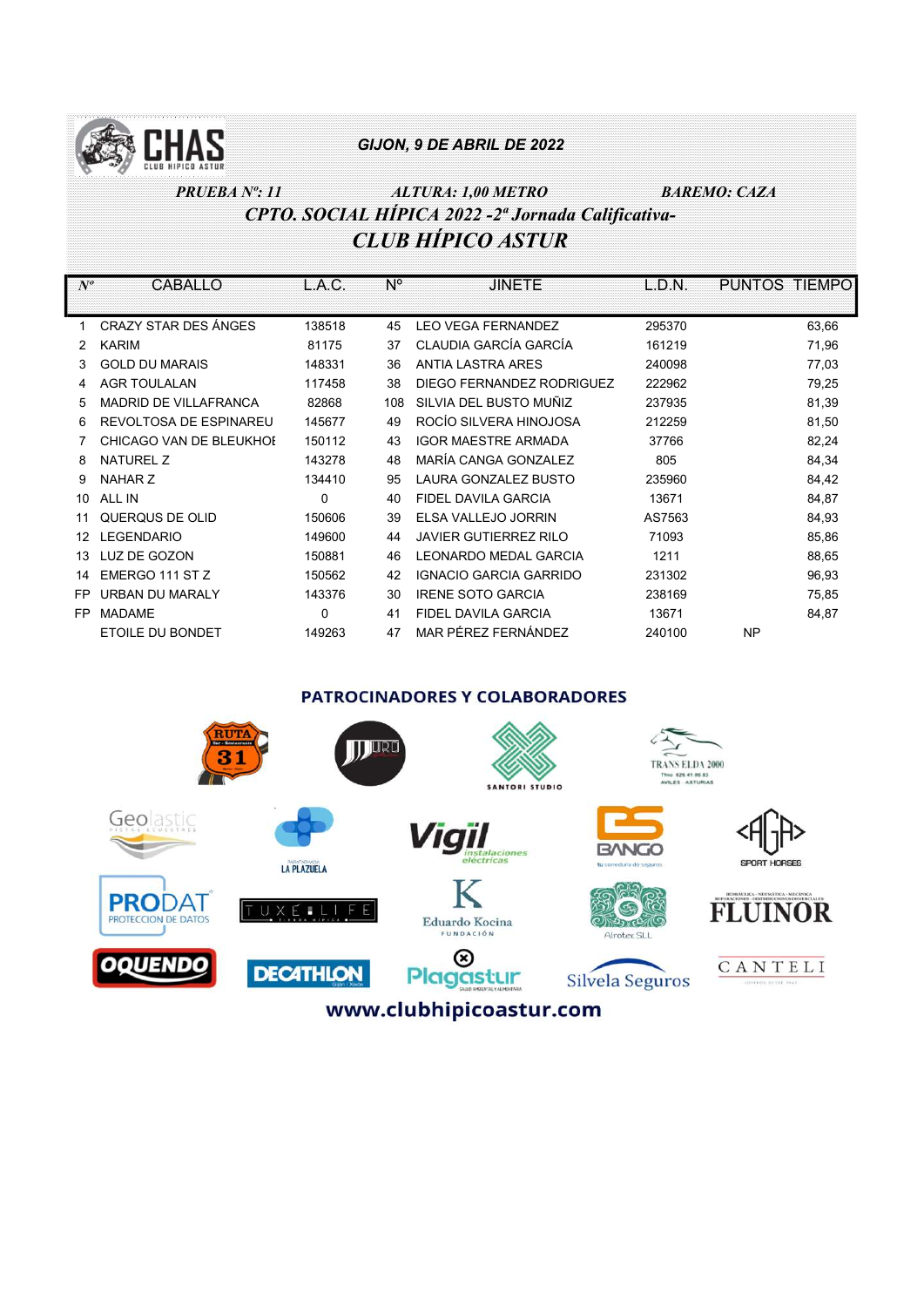

# PRUEBA Nº: 12 ALTURA: 1,10 METROS BAREMO: CAZA CPTO. SOCIAL HÍPICA 2022 -2ª Jornada Calificativa-CLUB HÍPICO ASTUR

| $N^o$ | CABALLO                    | L.A.C.      | N°  | <b>JINETE</b>                     | L.D.N. | <b>PUNTOS TIEMPO</b> |       |
|-------|----------------------------|-------------|-----|-----------------------------------|--------|----------------------|-------|
|       |                            |             |     |                                   |        |                      |       |
| 1     | <b>D'ONE</b>               | 131669      | 102 | ANA PALACIOS LOPEZ                | 6062   |                      | 64,55 |
| 2     | <b>CALIFA SQ</b>           | 86149       | 65  | MICAELA ALVAREZ GUTIERREZ         | 256359 |                      | 64,73 |
| 3     | <b>HELLA</b>               | 107213      | 51  | CARLOS MUÑIZ GONZALEZ             | 18872  |                      | 65,99 |
| 4     | <b>LANDORA STAR</b>        | 134534      | 62  | <b>LEONARDO MEDAL GARCIA</b>      | 1211   |                      | 69,64 |
| 5     | PERCY JACKSON              | 138657      | 67  | RAQUEL GUTIÉRREZ GARCÍA           | 207661 |                      | 70,66 |
| 6     | <b>ISIS</b>                | 130245      | 53  | EDUARDO GONZALEZ GARCIA           | 242214 |                      | 71,68 |
| 7     | <b>MALPICA DU PEGULLAL</b> | 86120       | 61  | LAINA DEL CARMEN DE MEDINA ALONSO | 149988 |                      | 72,41 |
| 8     | <b>AGR CRISTALINO</b>      | 143153      | 73  | DANIEL OVIES RODRÍGUEZ            | 133739 |                      | 72,67 |
| 9     | <b>CHAMPAGNE JGF</b>       | 145050      | 97  | BEATRIZ SUAREZ GONZALEZ           | 6270   |                      | 73,42 |
| 10    | ELKANN D'HAUTEVILLE        | 144732      | 60  | <b>INES ALONSO FERNANDEZ</b>      | 247998 |                      | 76,10 |
| 11    | <b>OJALA DE OLID</b>       | AS4990      | 68  | SARA RODRIGUEZ FERRANDEZ          | AS6088 |                      | 77,10 |
| 12    | OH MALALA RG               | 131715      | 75  | JIMENA PEREZ-BERNARDO VILLABRILLE | 133007 |                      | 77,58 |
| 13    | <b>TURQUIA</b>             | AS5035      | 98  | MARGARITA VAZQUEZ AYMERICH        | 283079 |                      | 78,71 |
| 14    | BEAUTY START DE ORVIZ      | 133559      | 59  | <b>IGOR MAESTRE ARMADA</b>        | 37766  |                      | 78,85 |
| 15    | MISS FIO                   | 133311      | 54  | ELENA ALVAREZ LASO                | 237096 |                      | 79,68 |
| 16    | CALIMA DE CAPELLAN         | 145117      | 56  | GUILLERMO GONZALEZ ALONSO         | 220538 |                      | 81,87 |
| 17    | LUDO DE CAPELLAN           | 145118      | 57  | GUILLERMO GONZALEZ ALONSO         | 220538 |                      | 83,21 |
| 18    | <b>SALINERA JB</b>         | 141177      | 55  | ELENA FONDEVILA MARTINO           | AS7164 |                      | 85,70 |
| 19    | FILIOKUS (SWB)             | $\mathbf 0$ | 66  | OLAYA MALLO DORADO                | 149734 |                      | 96,16 |
| 20    | <b>DIABOLO DU GUE</b>      | 150561      | 110 | ALEJANDRA QUIJADA MARIÑO          | 149210 |                      | 97,60 |
|       | <b>WUNDER D</b>            | 144291      | 69  | VIRGINIA OUZANDE NOVOA            | 164216 | <b>ELIMINADO</b>     |       |
|       | <b>ELLIOTT</b>             | AS6140      | 64  | <b>MARIA GARCIA PRIDA</b>         | 42170  | <b>ELIMINADO</b>     |       |
|       | <b>CORELLI</b>             | 86174       | 109 | ALEJANDRA QUIJADA MARIÑO          | 149210 | <b>ELIMINADO</b>     |       |
| FP.   | <b>AGR TOULALAN</b>        | 117458      | 52  | DIEGO FERNANDEZ RODRIGUEZ         | 222962 |                      | 78,87 |
| FP.   | <b>CORELLI</b>             | 86174       | 109 | ALEJANDRA QUIJADA MARIÑO          | 149210 |                      | 89,99 |
|       | ALL IN                     | 0           | 100 | <b>FIDEL DAVILA GARCIA</b>        | 13671  | <b>NP</b>            |       |
|       | BOY D'OR                   | AS4541      | 63  | MARCOS FERNÁNDEZ GONZÁLEZ         | AS5672 | <b>NP</b>            |       |
|       | <b>GLADIATOR</b>           | $\mathbf 0$ | 58  | <b>HELENA LINARES ALPERI</b>      | AS7612 | <b>NP</b>            |       |
|       |                            |             |     |                                   |        |                      |       |

## **PATROCINADORES Y COLABORADORES**

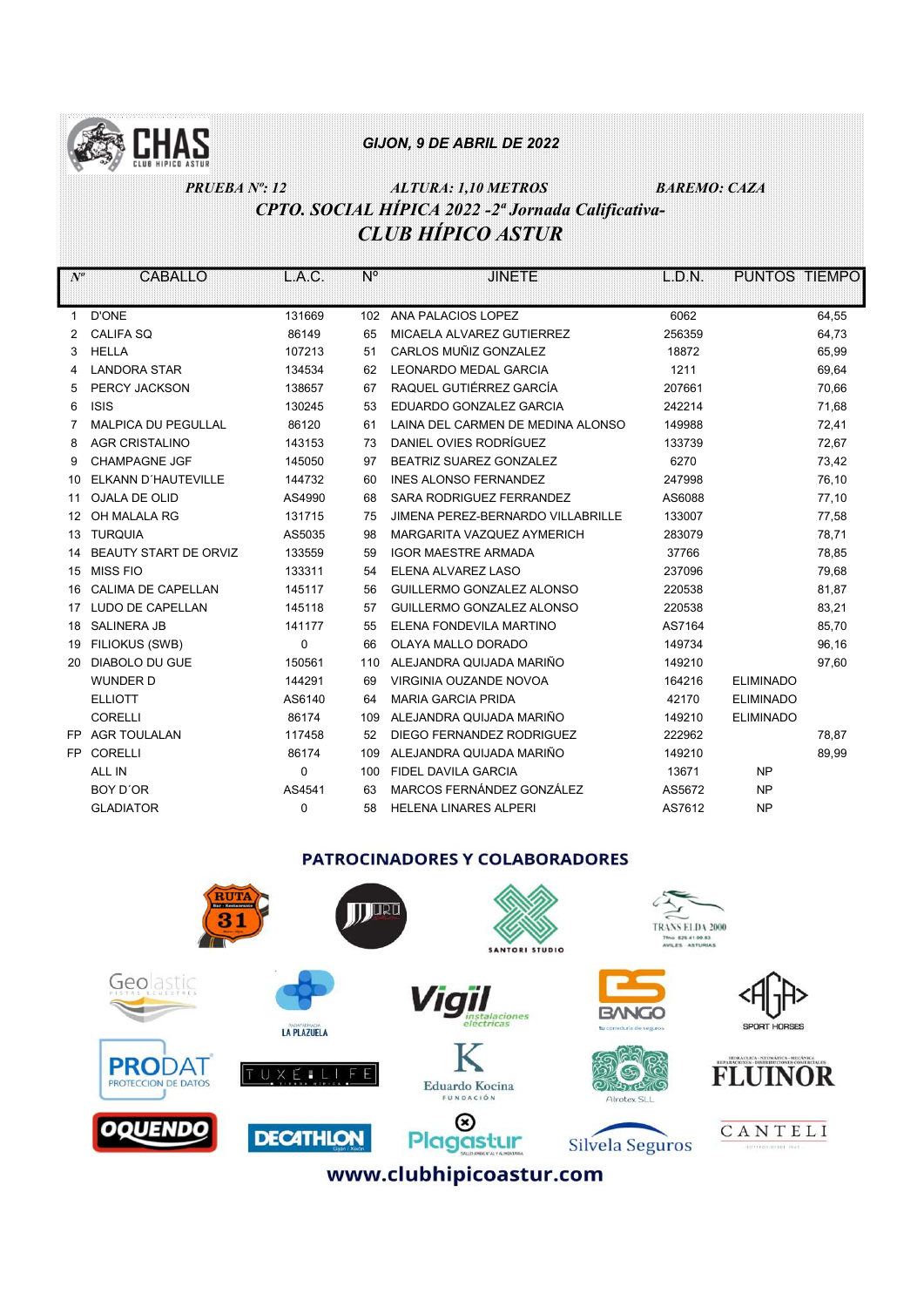

# PRUEBA Nº: 13 ALTURA: 1,20 METROS BAREMO: CAZA CPTO. SOCIAL HÍPICA 2022 -2ª Jornada Calificativa-CLUB HÍPICO ASTUR

| $N^o$ | CABALLO                        | L.A.C.   | N°  | <b>JINETE</b>                     | L.D.N.   | PUNTOS TIEMPO    |       |
|-------|--------------------------------|----------|-----|-----------------------------------|----------|------------------|-------|
|       |                                |          |     |                                   |          |                  |       |
| 1     | CHESTER DC                     | 127297   | 71  | ANDREA BERMÚDEZ MONTES            | 58777    |                  | 68,84 |
|       | <b>ZINCOR</b>                  | 125195   | 76  | <b>GONZALO MENENDEZ MENENDEZ</b>  | 12626    |                  | 69,70 |
| 3     | <b>DIAMONT JGF</b>             | 131650   | 80  | <b>JOSEBA ESPINOSA MENENDEZ</b>   | 241787   |                  | 72,13 |
|       | <b>FOUCHKO DU LYS</b>          | 141855   | 72  | CARLOS MUÑIZ GONZALEZ             | 18872    |                  | 73,91 |
| 5     | <b>PEYGAN MINE</b>             | 149912   | 82  | MARIA JOSE MARINAS SANCHEZ        | 111421   |                  | 74,08 |
| 6     | <b>HISVINNI VAN TEN BIESEN</b> | 139244   | 111 | SOFIA QUIJADA MARIÑO              | 149209   |                  | 74,12 |
|       | BOY D'OR                       | AS4541   | 63  | MARCOS FERNÁNDEZ GONZÁLEZ         | AS5672   |                  | 74,41 |
| 8     | <b>GALICE CONDEENNE</b>        | 142519   | 84  | <b>MARCOS DIAZ RODRIGUEZ</b>      | 2086     |                  | 74,48 |
| 9     | FLY DU PTIT CANCHY             | 150958   | 83  | MARIA LUISA SANCHEZ ARGÜELLES     | 12242    |                  | 80,09 |
| 10    | <b>GOLDILOCKS DB</b>           | 141402   | 74  | FIDEL DAVILA GARCIA               | 13671    |                  | 88,39 |
| 11    | <b>LAQUINTERO Z</b>            | 128363   | 70  | ALVARO GONZÁLEZ CALVENTE          | 134360   |                  | 93,84 |
| 12    | NORAH JONES JGF                | 131369   | 78  | <b>IRAIDA GONZALEZ SUAREZ</b>     | 42313    |                  | 94,89 |
|       | <b>SENSACIONES SFM</b>         | 139063   | 77  | <b>IGOR MAESTRE ARMADA</b>        | 37766    | <b>ELIMINADO</b> |       |
| FP.   | PERCY JACKSON                  | 138657   | 67  | RAQUEL GUTIÉRREZ GARCÍA           | 207661   |                  | 72,05 |
| FP    | <b>MALPICA DU PEGULLAL</b>     | 86120    | 81  | LAINA DEL CARMEN DE MEDINA ALONSO | 149988   |                  | 76,36 |
| FP    | <b>TURQUIA</b>                 | $\Omega$ | 99  | MARGARITA VAZQUEZ AYMERICH        | $\Omega$ |                  | 77,03 |
| FP.   | <b>LANDORA STAR</b>            | 134534   | 101 | <b>I FONARDO MEDAL GARCIA</b>     | 1211     |                  | 87,69 |
| FP.   | <b>OJALA DE OLID</b>           | AS4990   | 85  | SARA RODRIGUEZ FERRANDEZ          | AS6088   |                  | 95,91 |
|       | <b>AGR CRISTALINO</b>          | 143153   | 73  | DANIEL OVIES RODRÍGUEZ            | 133739   | <b>NP</b>        |       |
|       | OH MALALA RG                   | 131715   | 75  | JIMENA PEREZ-BERNARDO VILLABRILLE | 133007   | <b>NP</b>        |       |
|       |                                |          |     |                                   |          |                  |       |

#### **PATROCINADORES Y COLABORADORES**